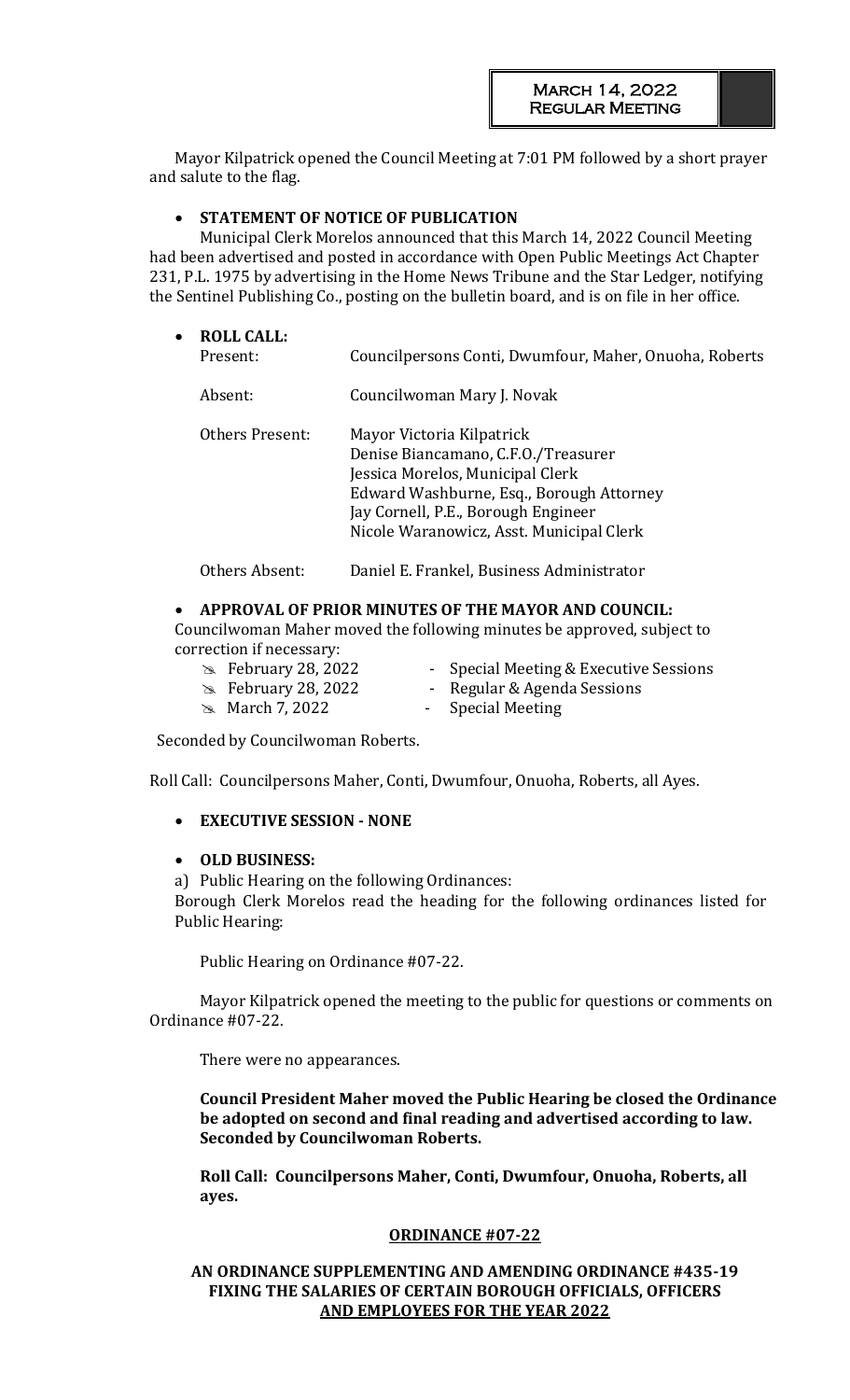## **BE IT ORDAINED by the Mayor and Borough Council of the Borough of Sayreville as follows:**

Section 1. The following annual salaries be and the same are here established for the following Borough Officials, officers and employees and made part of Appendix 1 of Ordinance #435-19 and made part hereof.

#### **Borough of Sayreville – AFSCME Salary & Wage Schedules**

#### **2022**

**KEYBOARDING CLERK 3/PURCHASING ASSISTANT**

|        |       |        | .      |        |        |        |        |        |        |
|--------|-------|--------|--------|--------|--------|--------|--------|--------|--------|
| . .    | . .   |        |        |        |        |        |        |        |        |
| 48,627 | . 190 | 53,884 | 63,643 | 66,091 | 68,539 | 69,107 | 69,675 | 70.234 | 70,806 |

#### **2022**

**WATER METER READER**

| -----  |        |        |        |        |        |        |        |     |    |
|--------|--------|--------|--------|--------|--------|--------|--------|-----|----|
| . .    |        |        |        | ∼      | 4      |        |        |     |    |
| 45,609 | 48,082 | 50,586 | 61,716 | 66,000 | 70,286 | 72,356 | 76,614 | 678 | 78 |

#### **SECTION 2. Severability Clause.**

If any article, section, subsection, sentence, clause or phrase of this Ordinance is, for any reason, held to be unconstitutional or invalid, such decision shall not affect the remaining portions of this Ordinance and they shall remain in full force and effect, and to this end the provisions of this ordinance are hereby declared severable.

#### **SECTION 3. Repealer.**

All other ordinances or parts of ordinances inconsistent herewith are hereby repealed and this ordinance shall take effect immediately upon final passage and publication as required by law.

## **INTRODUCED/APPROVED ON FIRST READING**

DATED: February 28, 2022

/s/Jessica Morelos, R.M.C. /s/Mary J. Novak, Councilwoman Clerk of the Borough of Sayreville (Admin. & Finance Committee)

Borough of Sayreville

**ADOPTED ON SECOND READING**

DATED: March 14, 2022

/s/Jessica Morelos, R.M.C. /s/Michele Maher, Councilwoman Clerk of the Borough of Sayreville (Admin. & Finance Committee)

Borough of Sayreville

## **APPROVAL BY THE MAYOR ON THIS \_\_14th\_\_\_ DAY OF \_\_March\_\_\_\_\_, 2022.**

/s/Victoria Kilpatrick, Mayor Borough of Sayreville

APPROVED AS TO FORM:

#### /s/MICHAEL DUPONT, ESQ., Borough Attorney

Public Hearing on Ordinance #08-22.

Mayor Kilpatrick opened the meeting to the public for questions or comments on Ordinance #08-22.

There were no appearances.

**Council President Maher moved the Public Hearing be closed the Ordinance be adopted on second and final reading and advertised according to law. Seconded by Councilwoman Dwumfour.**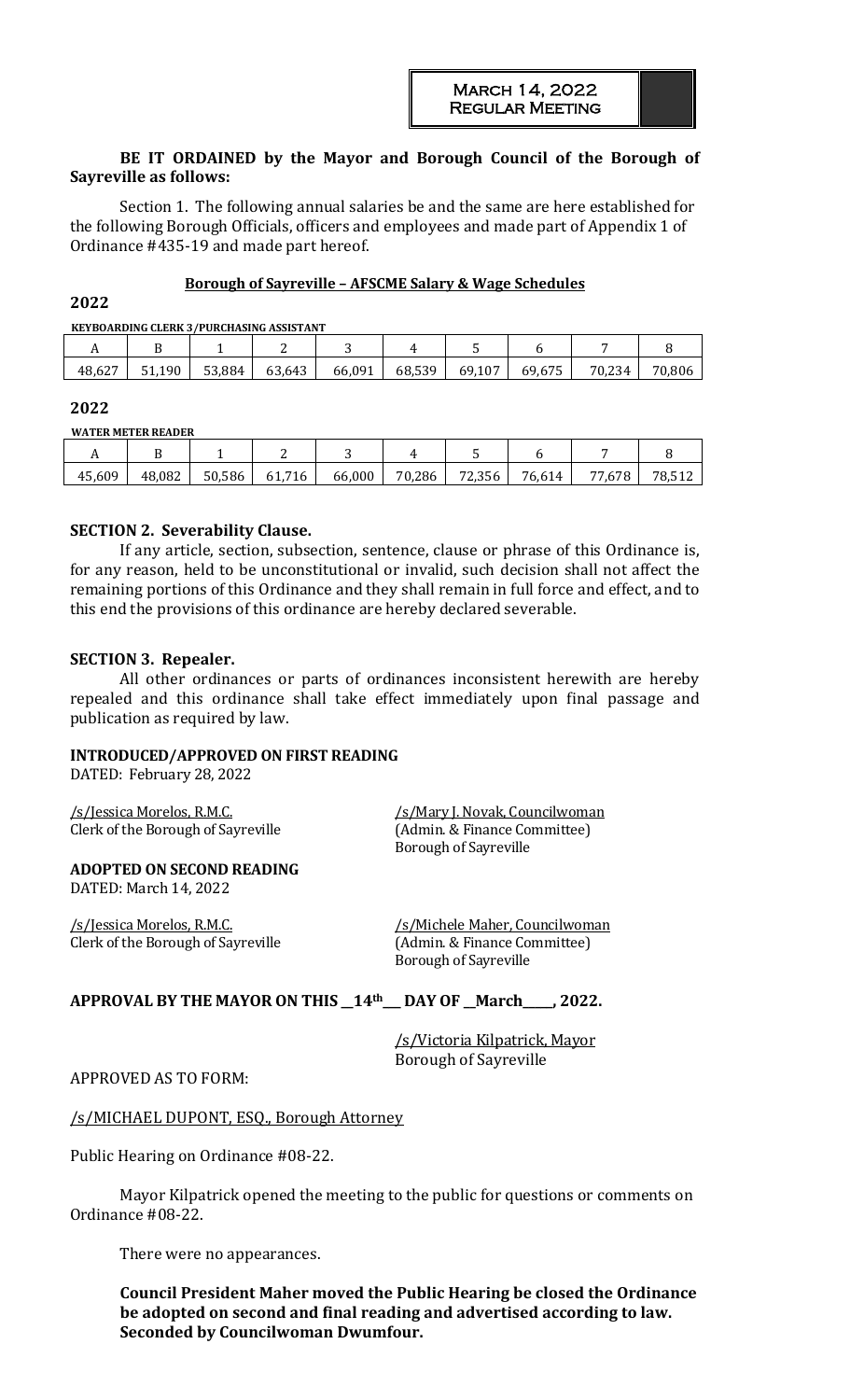**Roll Call: Councilpersons Maher, Conti, Dwumfour, Onuoha, Roberts, all ayes.**

## **ORDINANCE #08-22 AN ORDINANCE SUPPLEMENTING AND AMENDING ORDINANCE #436-19 FIXING THE SALARIES OF CERTAIN BOROUGH OFFICIALS, OFFICERS AND EMPLOYEES FOR THE YEAR 2022**

## **BE IT ORDAINED by the Mayor and Borough Council of the Borough of Sayreville as follows:**

Section 1. The following annual salaries be and the same are here established for the following Borough Officials, officers and employees and made part of Appendix 1 of Ordinance #436-19 and made part hereof.

#### **Borough of Sayreville – SAMS Salary & Wage Schedules**

|                                             | 2022       |        |
|---------------------------------------------|------------|--------|
| <b>SALARY</b><br>Technical Assistant to the | <b>MIN</b> | MAX    |
| <b>Construction Official</b>                | 73,338     | 85,911 |
| <b>Recycling Coordinator</b>                | 55,000     | 80,000 |

#### **SECTION 2. Severability Clause.**

If any article, section, subsection, sentence, clause or phrase of this Ordinance is, for any reason, held to be unconstitutional or invalid, such decision shall not affect the remaining portions of this Ordinance and they shall remain in full force and effect, and to this end the provisions of this ordinance are hereby declared severable.

#### **SECTION 3. Repealer.**

All other ordinances or parts of ordinances inconsistent herewith are hereby repealed and this ordinance shall take effect immediately upon final passage and publication as required by law.

#### **INTRODUCED/APPROVED ON FIRST READING**

DATED: February 28, 2022

/s/Jessica Morelos, R.M.C. /s/Mary J. Novak, Councilwoman Clerk of the Borough of Sayreville (Admin. & Finance Committee)

#### **ADOPTED ON SECOND READING** DATED: March 14, 2022

Borough of Sayreville

/s/Jessica Morelos, R.M.C. // /s/Michele Maher, Councilwoman Clerk of the Borough of Sayreville (Admin. & Finance Committee) Borough of Sayreville

## **APPROVAL BY THE MAYOR ON THIS \_\_14th\_\_\_ DAY OF \_\_March\_\_\_\_\_, 2022.**

/s/Victoria Kilpatrick, Mayor Borough of Sayreville

## APPROVED AS TO FORM:

/s/MICHAEL DUPONT, ESQ., Borough Attorney

Public Hearing on Ordinance #09-22.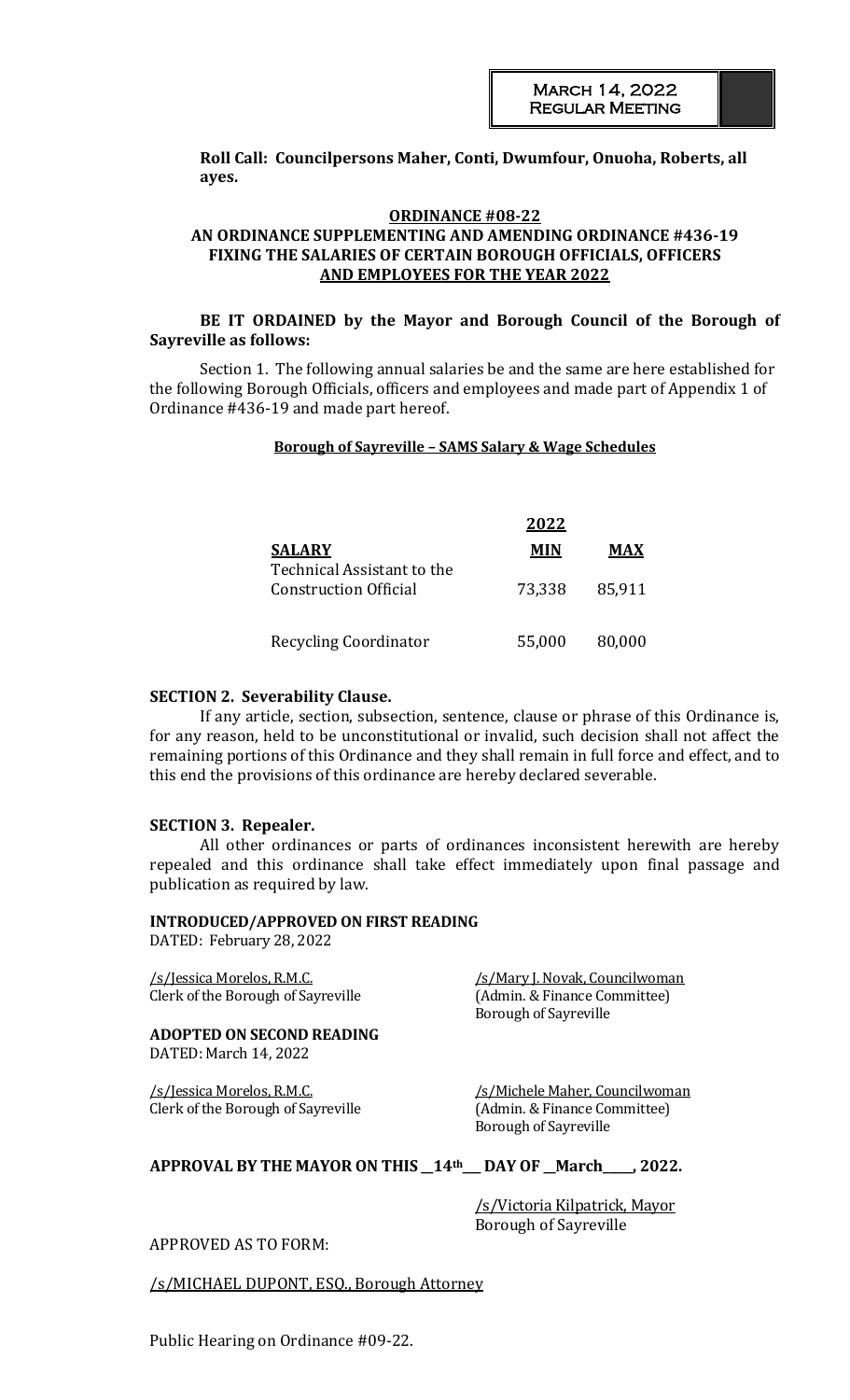Mayor Kilpatrick opened the meeting to the public for questions or comments on Ordinance #09-22.

There were no appearances.

## **Council President Maher moved the Public Hearing be closed the Ordinance be adopted on second and final reading and advertised according to law. Seconded by Councilwoman Roberts.**

**Roll Call: Councilpersons Maher, Conti, Dwumfour, Onuoha, Roberts, all ayes.**

## **ORDINANCE #09-22**

## **AN ORDINANCE SUPPLEMENTING AND AMENDING ORDINANCE #437-19 FIXING THE SALARIES OF CERTAIN BOROUGH OFFICIALS, OFFICERS AND EMPLOYEES FOR THE YEAR 2022**

#### **BE IT ORDAINED by the Mayor and Borough Council of the Borough of Sayreville as follows:**

Section 1. The following annual salaries be and the same are here established for the following Borough Officials, officers and employees and made part of Appendix 1 of Ordinance #437-19 and made part hereof.

| APPENDIX I<br>2022                                          |            |                         |
|-------------------------------------------------------------|------------|-------------------------|
| Borough of Sayreville Managemnt Salary Guide 2022           |            |                         |
| Ordinance 09-22                                             | 2022       |                         |
| <b>Title</b>                                                | <b>MIN</b> | $\overline{\text{MAX}}$ |
| Municipal Dept. Head Senior Citizen Services                | 78,978     | 108,661                 |
| Principal Payroll Clerk                                     | 65,000     | 80,000                  |
| <b>Employee Benefits Specialist</b>                         | 60,000     | 80,000                  |
| Designated Employee Representative (CDL Regulations)Stipend |            | 8,000                   |
| Personnel Director                                          | 84,755     | 121,821                 |
| Purchasing Agent                                            | 75,000     | 100,000                 |
| School Traffic Guards - Per Diem                            |            |                         |
| 1st School Year                                             |            | 15.00                   |
| 2nd School Year                                             |            | 16.00                   |
| 3rd School Year                                             |            | 17.00                   |

#### **Borough of Sayreville – Management Salary & Wage Schedule** APPENDIX I

## **SECTION 2. Severability Clause.**

If any article, section, subsection, sentence, clause or phrase of this Ordinance is, for any reason, held to be unconstitutional or invalid, such decision shall not affect the remaining portions of this Ordinance and they shall remain in full force and effect, and to this end the provisions of this ordinance are hereby declared severable.

## **SECTION 3. Repealer.**

All other ordinances or parts of ordinances inconsistent herewith are hereby repealed and this ordinance shall take effect immediately upon final passage and publication as required by law.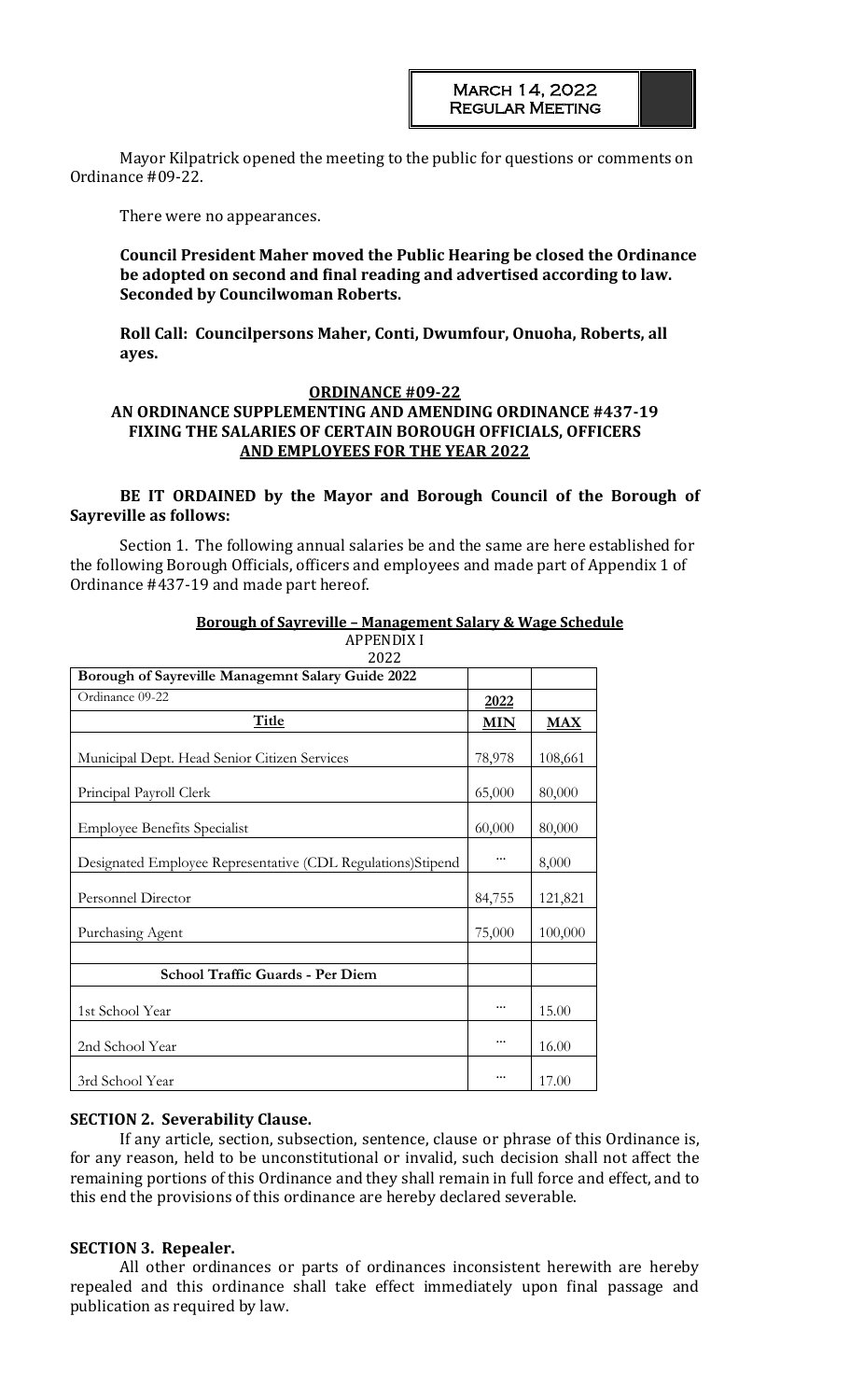## **INTRODUCED/APPROVED ON FIRST READING**

DATED: February 28, 2022

/s/Jessica Morelos, R.M.C. /s/Mary J. Novak, Councilwoman Clerk of the Borough of Sayreville (Admin. & Finance Committee)

Borough of Sayreville

**ADOPTED ON SECOND READING** DATED: March 14, 2022

Clerk of the Borough of Sayreville (Admin. & Finance Committee)

/s/Jessica Morelos, R.M.C. /s/Michele Maher, Councilwoman Borough of Sayreville

## **APPROVAL BY THE MAYOR ON THIS \_\_14th\_\_\_ DAY OF \_\_March\_\_\_\_\_, 2022.**

/s/Victoria Kilpatrick, Mayor Borough of Sayreville

APPROVED AS TO FORM:

/s/MICHAEL DUPONT, ESQ., Borough Attorney

Public Hearing on Ordinance #10-22.

Mayor Kilpatrick opened the meeting to the public for questions or comments on Ordinance #10-22.

There were no appearances.

**Council President Maher moved the Public Hearing be closed the Ordinance be adopted on second and final reading and advertised according to law. Seconded by Councilwoman Roberts.** 

**Roll Call: Councilpersons Maher, Conti, Dwumfour, Onuoha, Roberts, all ayes.**

## **ORDINANCE # 10-22**

#### **AN ORDINANCE AMENDING CHAPTER XVII "PARKS AND RECREATIONAL AREAS" OF THE REVISED GENERAL ORDINANCES OF THE BOROUGH OF SAYREVILLE**

**BE IT AND IT IS HEREBY ORDAINED** by the Mayor and Borough Council of the Borough of Sayreville, in the County of Middlesex, State of New Jersey, that the Revised General Ordinances of the Borough of Sayreville are hereby amended as follows:

**17-10 Sayreville Community Garden**

## **17-10.1 Preamble**

**The Sayreville Community Garden is hereby established for the support of recreational community gardens for residents to grow their own produce through best gardening practices. Benefits include the preservation of green space as residents work collaboratively and share information in gardening techniques. In addition, the Sayreville Community Garden will provide an educational forum for members to expand horticultural knowledge by way of cross-cultural and intergenerational connections as well as foster pride in a community-wide organization.**

**17-10.2 Committee established; terms.**

**A. The Mayor is authorized and empowered to appoint a committee to be known as the "Sayreville Community Garden", to consist of nine members.**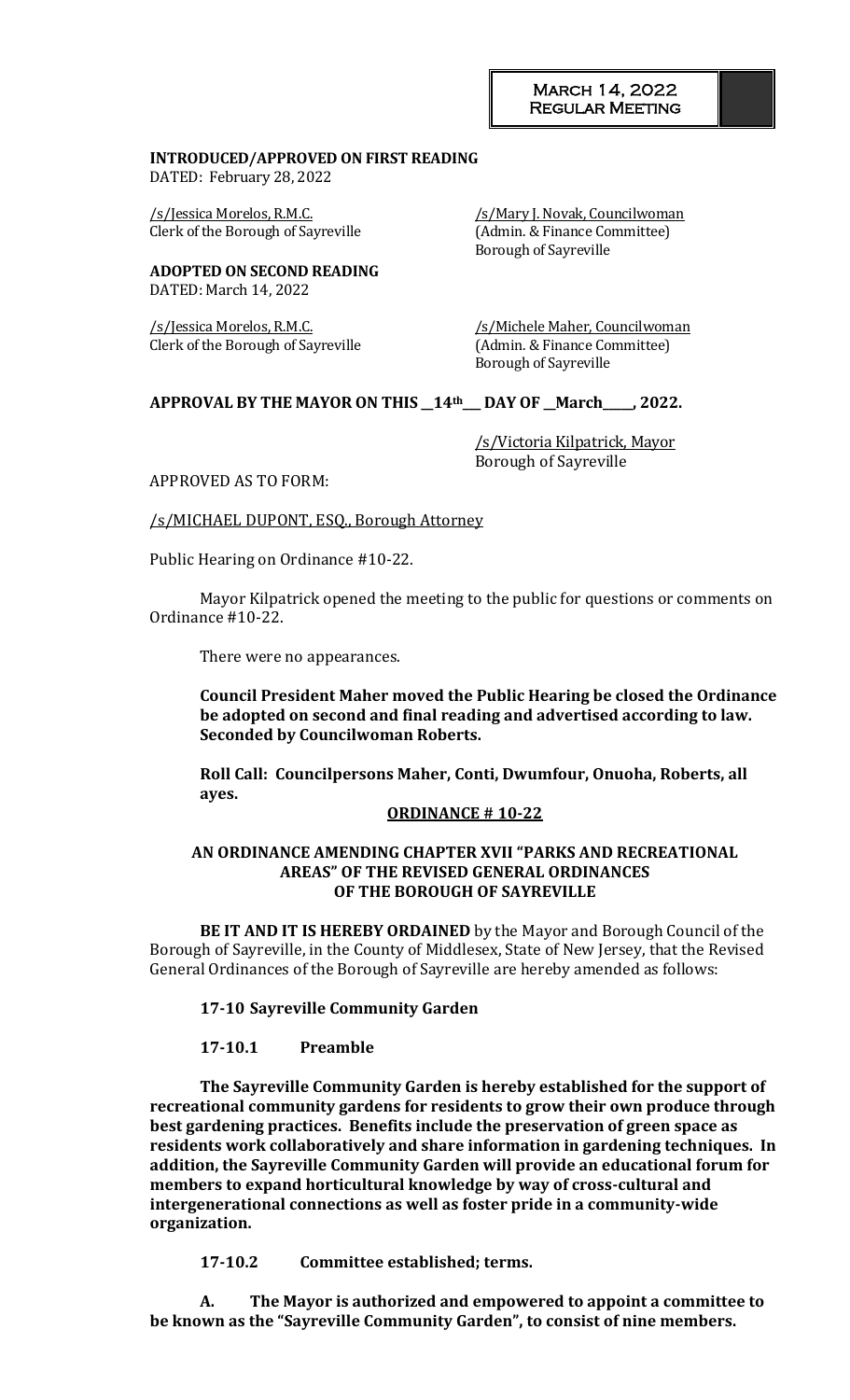**B. The initial terms of office of the first Sayreville Community Garden shall be for one, two or three years as designated by the Mayor,** *with the advise and consent of the Borough Council* **and their successors shall be appointed for terms of three years and until the appointment and qualification of their successors.**

**C. Any vacancy on the Sayreville Community Garden occurring otherwise than by expiration of a term shall be filled for the unexpired term in the same manner as an original appointment.**

## **17-10.3 Organization**

**The Sayreville Community Garden shall organize within 30 days after appointment and elect a Chairman, a Vice Chairman and a Secretary and then, annually thereafter in January of each year, elect a Chairman, a Vice Chairman and a Secretary.**

**17-10.4 The Sayreville Community Garden is hereby authorized to establish bylaws for its operation, which shall be approved by the Sayreville Borough Council prior to implementation. Any amendment to the bylaws shall also be approved by the Sayreville Borough Council.**

**BE IT FURTHER ORDAINED** by the Mayor and Borough Council of the Borough of Sayreville, in the County of Middlesex, that **Chapter XVII**, **Parks and Recreational Areas**, of the Revised General Ordinances of the Borough of Sayreville, shall be amended to reflect such change.

All Ordinances or parts of Ordinances inconsistent herewith are hereby repealed and this Ordinance shall take effect immediately upon final passage and publication in accordance with law.

## **INTRODUCED/APPROVED ON FIRST READING**

DATED: February 28, 2022

Clerk of the Borough of Sayreville

/s/Jessica Morelos, R.M.C.<br>Clerk of the Borough of Sayreville (Admin. & Finance Committee) Borough of Sayreville

## **ADOPTED ON SECOND READING**

DATED: March 14, 2022

/s/Jessica Morelos, R.M.C. /s/Michele Maher, Councilwoman Clerk of the Borough of Sayreville (Admin. & Finance Committee)

Borough of Sayreville

## **APPROVAL BY THE MAYOR ON THIS \_\_14th\_\_\_ DAY OF \_\_March\_\_\_\_\_, 2022.**

/s/Victoria Kilpatrick, Mayor Borough of Sayreville

## APPROVED AS TO FORM:

## /s/MICHAEL DUPONT, ESQ., Borough Attorney

b) Appointments

## **RECREATION ADVISORY BOARD**

3 Yr. Member Judy Ryan 3 Yr. Member Ruth Mahoney

Mayor asked if there was a motion.

Council President Maher moved the appointments. Seconded by Councilman Onuoha. Roll Call: Councilpersons Maher, Conti, Dwumfour, Onuoha, Roberts, all ayes.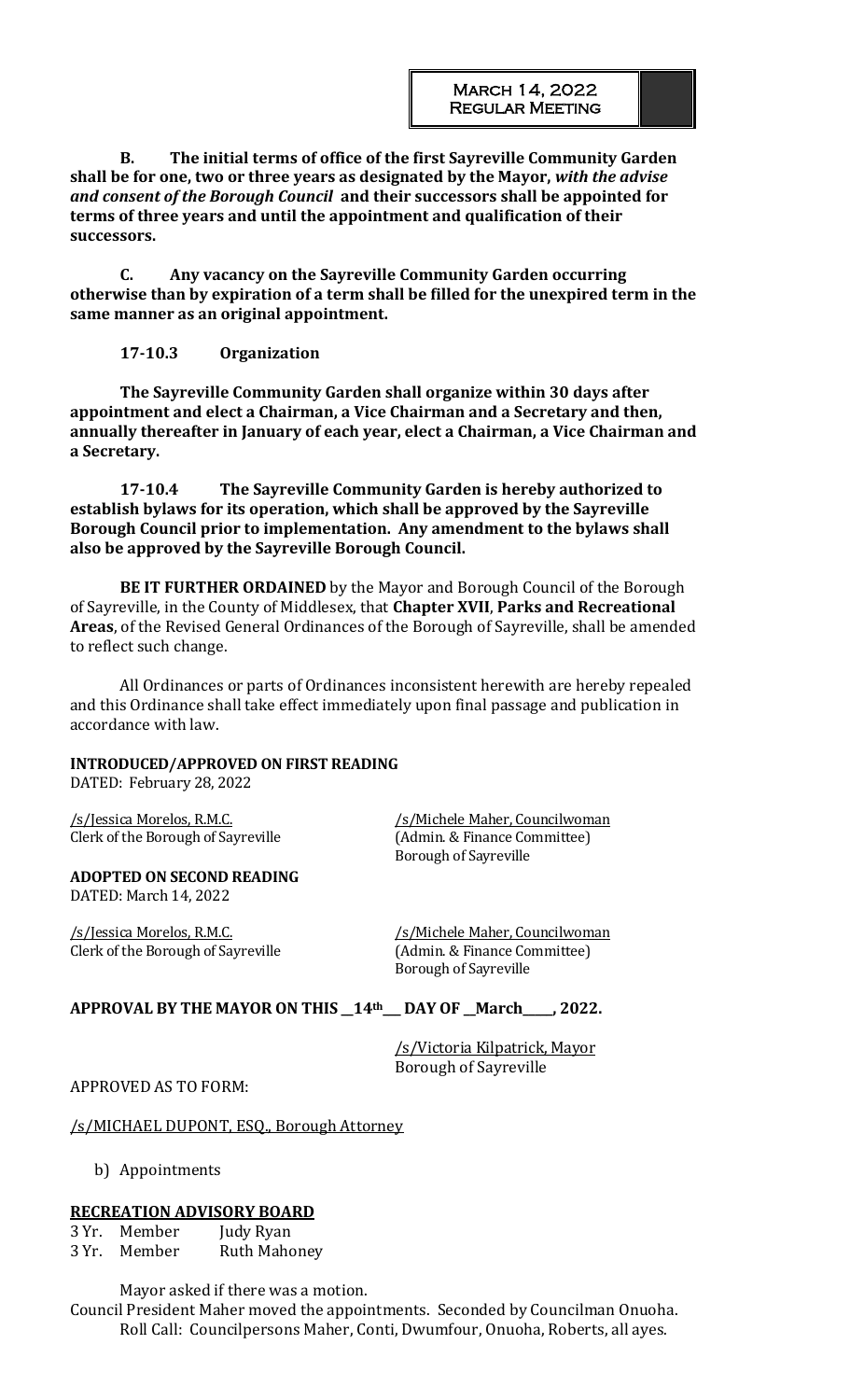## • **NEW BUSINESS:**

a) Introduction of the following ordinances: **NONE**

## **CONSENT AGENDA RESOLUTIONS**

Mayor Kilpatrick opened the meeting for any questions or comments on Consent Agenda Resolutions.

Council President Maher questioned if the money from the decrease in resolution #2022-77 could be repurposed to International Field parking lot. She stated they promised men's softball that they would start putting money into the fields.

CFO Biancamano responded that the bond ordinance would have to be amended to change the purpose. She stated she will check with bond counsel.

Mayor requested the Borough Engineer to find out what the cost would be.

Councilman Conti questioned Resolution #2022-71 and if the property can only be used for landscaping.

Borough Engineer Cornell responded that on the sale you can have a deed restriction.

Those commenting were:

- Jim Robinson, 11 Borelle Square

Mr. Robinson questioned Resolution #2022-75 and what the intended use is for this property.

Borough Engineer Cornell stated there has been no formal discussion on the uses for this property.

Council President Maher made a motion to close the Public Portion and adopt the Consent Agenda Resolutions. Seconded by Councilman Conti.

Roll Call: Councilpersons Maher, Conti, Dwumfour, Onuoha, Roberts (nay on Resolution #2022-75), all Ayes.

## **RESOLUTION #2022-70**

**WHEREAS,** all bills submitted to the Borough of Sayreville covering services, work, labor and material furnished the Borough of Sayreville have been duly audited by the appropriate committee;

**NOW, THEREFORE, BE IT AND IT IS HEREBY RESOLVED** that all bills properly verified according to law and properly audited by the appropriate committees be and the same are hereby ordered to be paid by the appropriate Borough officials.

/s/ Victoria Kilpatrick, Mayor

| /s/ Vincent Conti, Councilman     | Absent                           |  |  |
|-----------------------------------|----------------------------------|--|--|
|                                   | Mary J. Novak, Councilwoman      |  |  |
|                                   |                                  |  |  |
| /s/ Eunice Dwumfour, Councilwoman | /s/ Christian Onuoha, Councilman |  |  |

/s/ Michele Maher, Councilwoman /s/ Donna Roberts, Councilwoman

Reviewed by the Borough Attorney and is approved as to form and the Resolution satisfies all of the legal requirements for the Mayor's signature.

/s/ Edward Washburne, Borough Attorney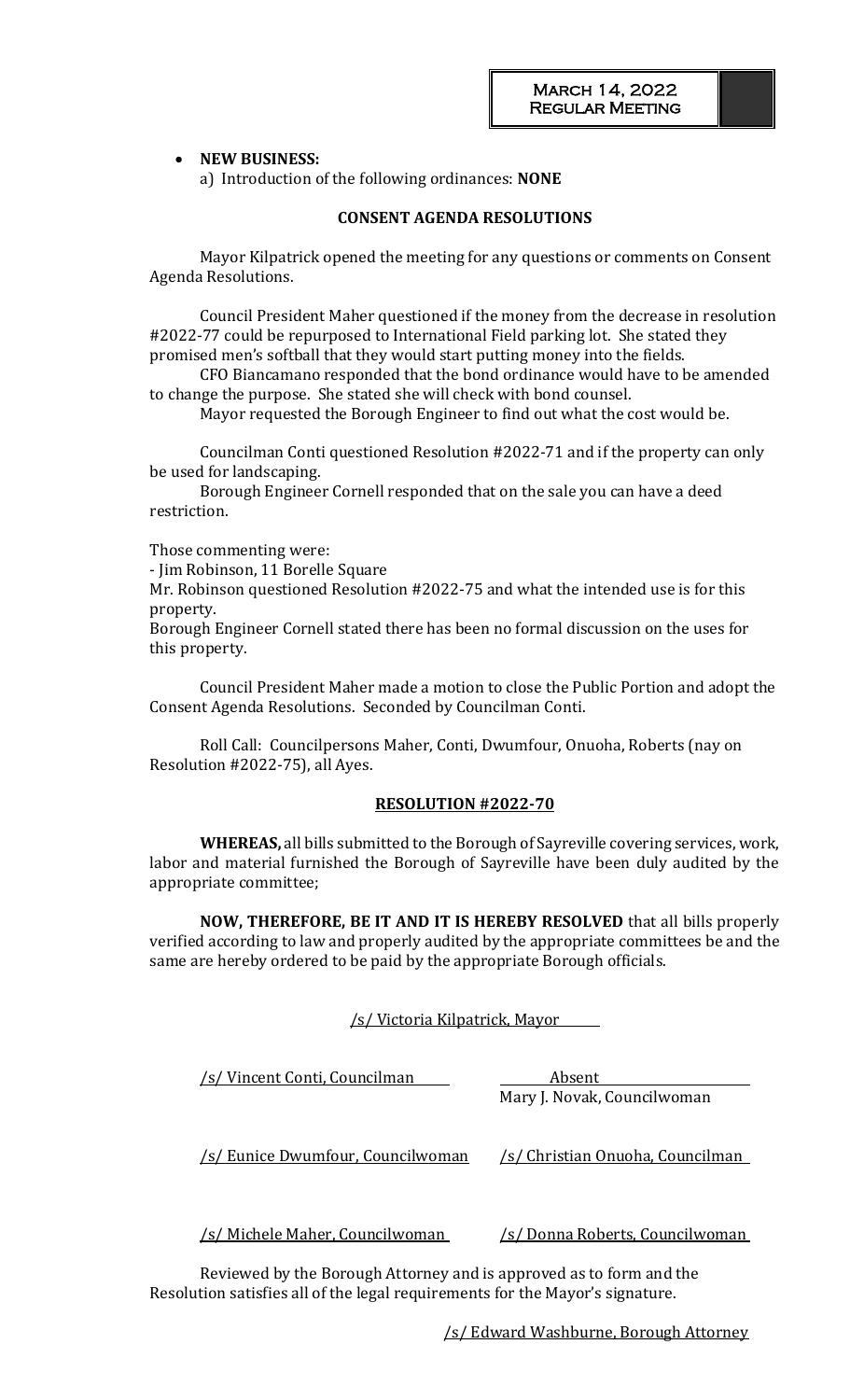## **Bill list of March 14, 2022 in the amount of \$1,147,930.18 in a separate Bill List File for 2022 (See Appendix Bill List 2022-A for this date).**

## **RESOLUTION #2022-71**

## **BOROUGH OF SAYREVILLE IN THE COUNTY OF MIDDLESEX, STATE OF NEW JERSEY AUTHORIZING THE BOROUGH ADMINISTRATOR AND BOROUGH ATTORNEY TO ENTER NEGOTIATIONS FOR THE SALE OF BLOCK 337, LOT 9**

**WHEREAS,** the Borough of Sayreville is the owner of property located in the Borough of Sayreville and known as Block 337, Lot 9, Warwick Road; and

**WHEREAS,** Block 337, Lot 9, Warwick Road is an irregularly shaped and undersized parcel that cannot be developed independently; and

**WHEREAS,** the Borough of Sayreville has obtained a fair market appraisal of the parcel; and

**WHEREAS,** the adjoining property owner, Francisco Sequeira, has expressed an interest in purchasing the property;

**THEREFORE, BE IT AND IT IS HEREBY RESOLVED,** that the Borough Administrator and Borough Attorney are authorized to negotiate the sale of Block 337, Lot 9, Warwick Road to Francisco Sequeira; at a sale price not to exceed \$4,000.00 inclusive of any and all fees associated with the transfer of the property.

> /s/ Michele Maher, Councilwoman (Admin. & Finance Committee)

Reviewed by the Borough Attorney and is approved as to form and the Resolution satisfies all of the legal requirements for the Mayor's signature.

/s/ Edward Washburne, Borough Attorney

**ATTEST: BOROUGH OF SAYREVILLE**

/s/ Jessica Morelos, RMC /s/ Victoria Kilpatrick Municipal Clerk Mayor

## **RESOLUTION #2022-72**

## **RESOLUTION AUTHORIZING ISSUANCE OF DUPLICATE TAX SALE CERTIFICATE PURSUANT TO CHAPTER 99 OF PUBLIC LAWS OF 1997**

*WHEREAS*, the Tax Collector of the Borough of Sayreville has previously issued a tax sale certificate to **Archer Financial, LLC**, covering premises commonly known and referred to as Lot **33** in Block **66** as set out on the municipal tax map then in use which certificate bears number **19-00022**.

*WHEREAS*, the purchaser of the aforesaid tax sale certificate has indicated to the Tax Collector that they have lost or otherwise misplaced the original tax sale certificate and have duly filed the appropriate Affidavit of Loss with the Tax Collector, a copy of which is attached hereto.

*NOW, THEREFORE, BE IT RESOLVED* by the Mayor and Governing Body of the Borough of Sayreville that the Tax Collector be and is hereby authorized, upon receipt of the appropriately executed and notarized Loss Affidavit and the payment of a fee of \$100.00 per certificate, to issue an appropriate duplicate tax sale certificate to the said purchaser covering the certificate lost a previously described all in accordance with the requirements of Chapter 99 of Public Laws of 1997.

*BE IT FURTHER RESOLVED* that a copy of this Resolution and the Loss Affidavit be attached to the duplicate certificate to be issued to said purchaser and that said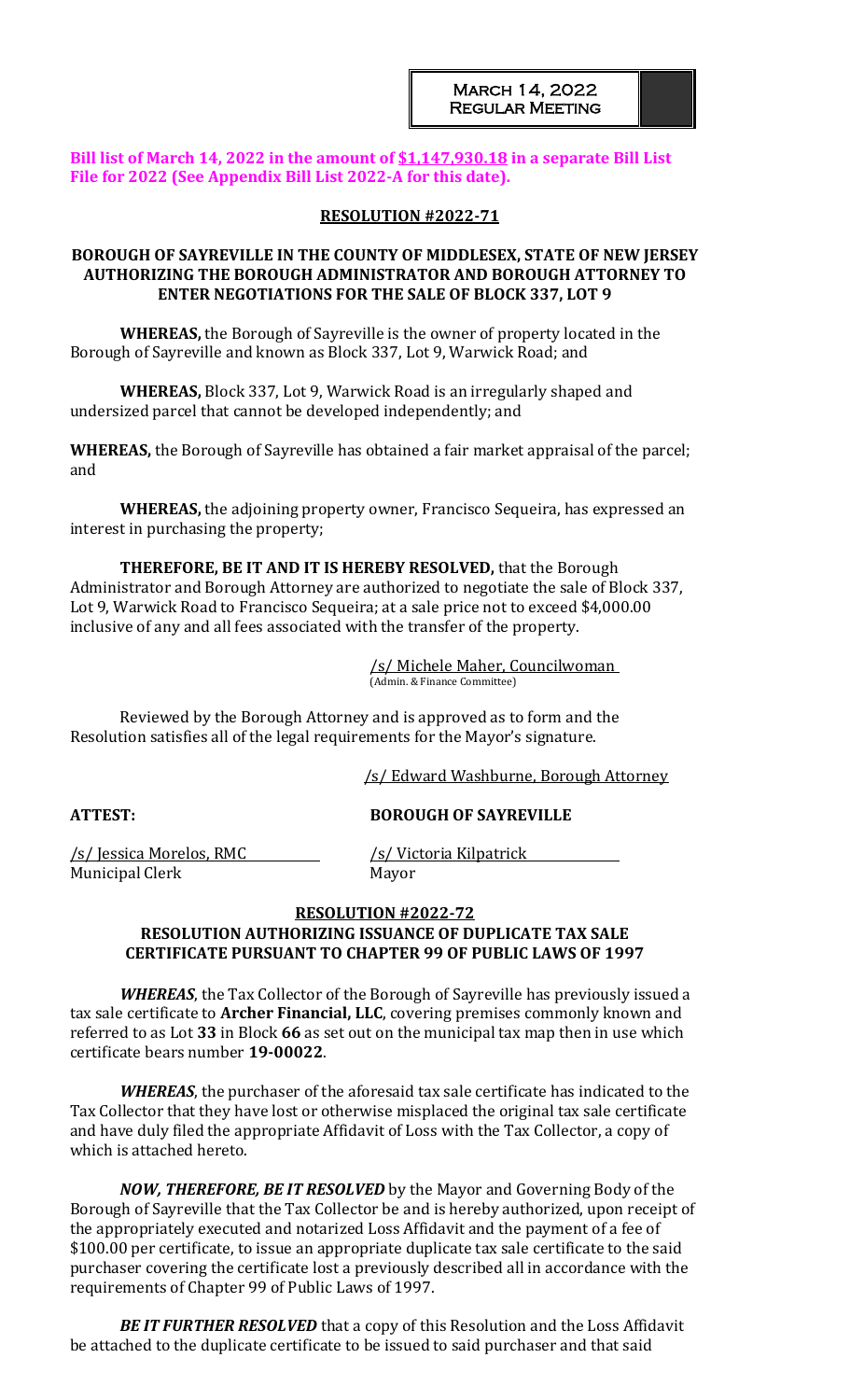duplicate certificate shall be stamped or otherwise have imprinted upon it the word "Duplicate" as required by law.

> /s/ Michele Maher, Councilwoman (Admin. & Finance Committee)

Reviewed by the Borough Attorney and is approved as to form and the Resolution satisfies all of the legal requirements for the Mayor's signature.

/s/ Edward Washburne, Borough Attorney

## **ATTEST: BOROUGH OF SAYREVILLE**

/s/ Jessica Morelos, RMC /s/ Victoria Kilpatrick Municipal Clerk Mayor

#### **RESOLUTION #2022-73**

## **A RESOLUTION OF THE BOROUGH OF SAYREVILLE AUTHORIZING SHRI DWARKADHIS TEMPLE'S RELIGIOUS EVENT**

**WHEREAS,** the Shri Dwarkadhis Temple's has requested permission from the Mayor and Council of the Borough of Sayreville to conduct a religious event on March 19, 2022 from 5:00 P.M. to 9:00 P.M; and

**WHEREAS,** the Mayor and Council wish the Borough of Sayreville to be an ecumenical community;

**WHEREAS,** the schedule of the event is religious and holy in nature; and

**WHEREAS**, the Shri Dwarkadhis Temple has agreed that before each religious event that will notify the Sayreville Police Department, the Department of Public Works, the Recreation Department, Sayreville Fire Chief and the Sayreville Emergency Squad no less than seven (7) days prior to each event on the Shri Dwarkadhis Temple property; and

**WHEREAS**, the Shri Dwarkadhis Temple has also agreed that they would adhere to the Noise Ordinance Chapter 5-3 of the Revised General Ordinances of the Borough of Sayreville during each date of the event.

**THEREFORE, BE IT AND IT IS HEREBY RESOLVED** that on this 14th day of March, 2022 the Borough Council hereby authorizes the Shri Dwarkadhis Temple to hold its religious event on March 19, 2022.

> /s/ Michele Maher, Councilwoman (Recreation Committee)

Reviewed by the Borough Attorney and is approved as to form and the Resolution satisfies all of the legal requirements for the Mayor's signature.

/s/ Edward Washburne, Borough Attorney

**ATTEST: BOROUGH OF SAYREVILLE**

/s/ Jessica Morelos, RMC /s/ Victoria Kilpatrick Municipal Clerk Mayor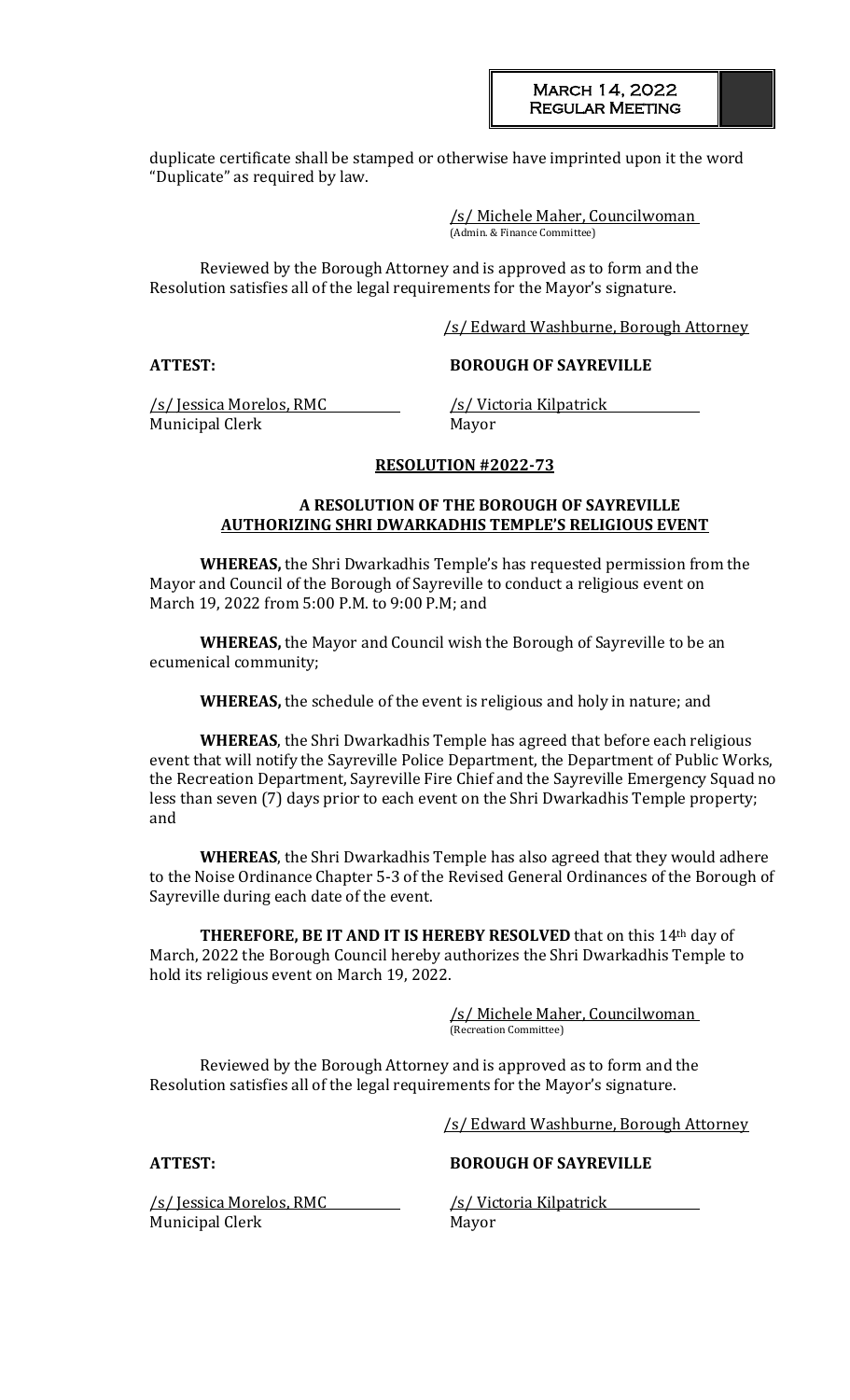## **RESOLUTION #2022-74 RESOLUTION SUPPORTING AND AUTHORIZING THE BOROUGH TO SUBMIT A GRANT APPLICATION TO THE NJDEP'S CALL FOR ELECTRIFICATION PROJECTS**

**WHEREAS,** the NJDEP has made available a grant opportunity for municipalities to replace traditional gas vehicles with electric alternatives; and

**WHEREAS,** the Borough of Sayreville strives to save tax dollars, assure clean land, air and water, improve working and living environments; and

**WHEREAS,** the purpose of this NJDEP program is to provide successful applicants with the incremental costs to purchase an electric vehicle as well as the full cost of charging infrastructure and telematic recording devices;

**WHEREAS,** the Borough of Sayreville wishes to apply to this program to acquire an E-450 Shuttle Bus and associated charging infrastructure in the amount of \$131,300.00;

**WHEREAS,** the Borough recognizes the program's funding guidelines and will provide the funding needed to complete this project not covered by the incremental costs;

**NOW, THEREFORE BE IT RESOLVED,** that Mayor and Council of the Borough of Sayreville, State of New Jersey, authorize the submission of a grant application in response to the NJDEP's Call for Electrification Projects.

/s/ Michele Maher, Councilwoman

(Admin. & Finance Committee) Reviewed by the Borough Attorney and is approved as to form and the Resolution satisfies all of the legal requirements for the Mayor's signature.

/s/ Edward Washburne, Borough Attorney

## **ATTEST: BOROUGH OF SAYREVILLE**

/s/ Jessica Morelos, RMC /s/ Victoria Kilpatrick Municipal Clerk Mayor

## **RESOLUTION #2022-75**

## **A RESOLUTION OF THE BOROUGH OF SAYREVILLE DESIGNATING 1970 STATE HIGHWAY 35, SAYREVILLE, NEW JERSEY (BLOCK 425, LOT 2.02) AS A NON-CONDEMNATION AREA IN NEED OF REDEVELOPMENT PURSUANT TO LOCAL REDEVELOPMENT AND HOUSING LAW, N.J.S.A. 40A:12A-1 ET. SEQ. AND AUTHORIZING BOROUGH PLANNER TO PREPARE A REDEVELOPMENT PLAN**

**WHEREAS,** the Local Redevelopment and Housing Law, N.J.S.A. 40A:12A-1 et. seq., provides a mechanism to empower and assist local governments in efforts to promote programs of redevelopment; and

**WHEREAS**, the Borough Planning Board was directed by the Borough Council, pursuant to Resolution No. 2021-269 dated October 12, 2021, to conduct a preliminary investigation in order to investigate whether the Club Pure property located at 1970 State Highway 35, Sayreville, New Jersey 08872 and identified as Block 425, Lot 2.02 on the Municipal Tax Map, inclusive of any and all streets, paper streets, private drives and right of ways (the "Study Area") should be determined to be a Non-Condemnation Area in Need of Redevelopment under the Local Redevelopment and Housing Law, N.J.S.A. 40A:12A-1 et. seq. (the "LRHL"); and

**WHEREAS**, on October 20, 2021, the Borough Planning Board received Borough Council Resolution No. 2021-269 dated October 12, 2021, and directed Michael P. Fowler Associates, LLC to perform a preliminary investigation as to whether the Study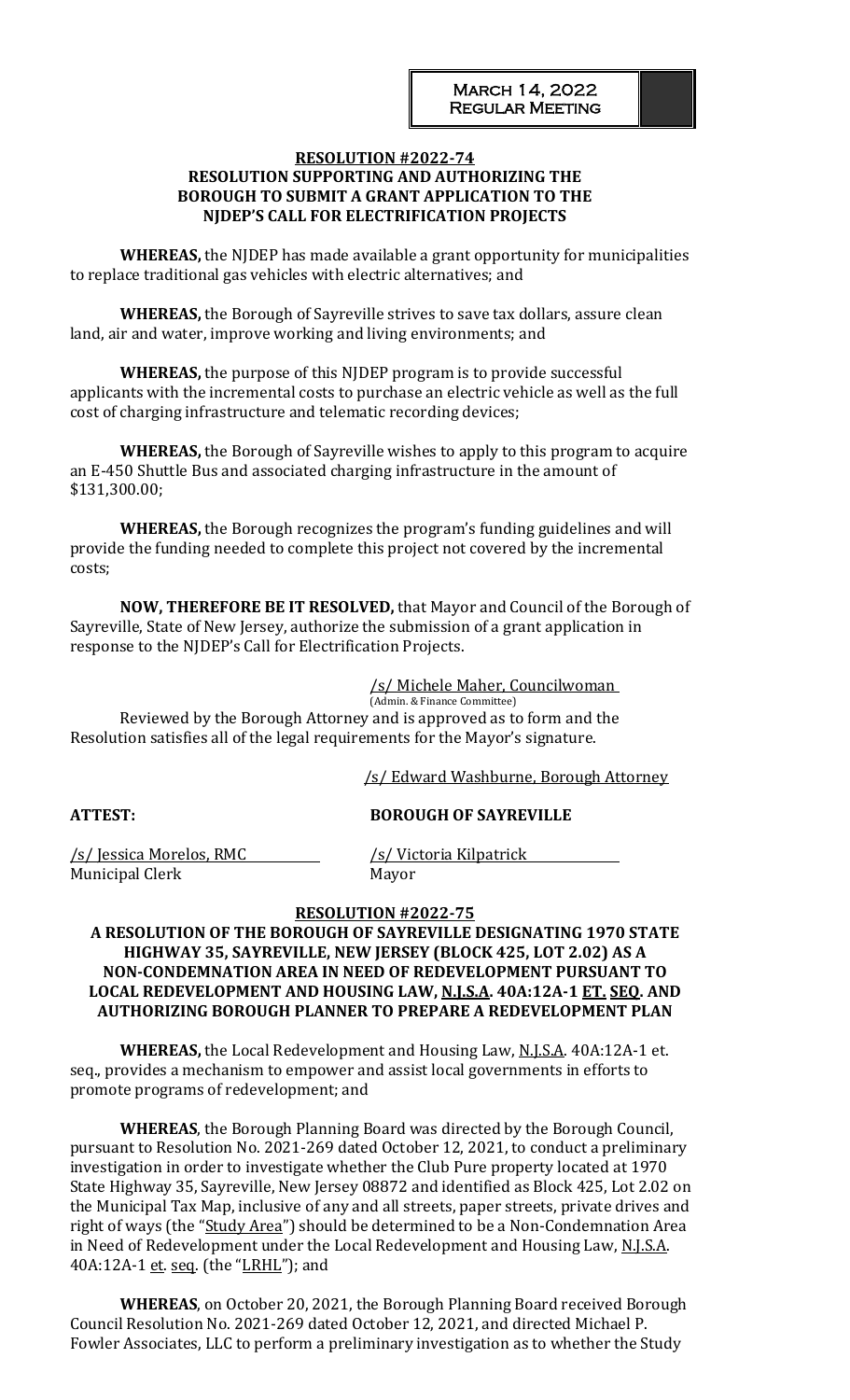Area constitutes an "area in need of redevelopment" in accordance with the LRHL; and

**WHEREAS,** the LRHL requires the Board to conduct a public hearing prior to making its determination whether the Study Area should be designated as "an area in need of redevelopment" at which hearing the Board shall hear all persons who are interested in or would be affected by a determination that the Study Area is a redevelopment area; and

**WHEREAS,** the LRHL requires that the Board, prior to conducting such public hearing, publish notice in a newspaper of general circulation in the Township once each week for two (2) consecutive weeks, with the last publication made not less than ten (10) days prior to such public hearing; and

**WHEREAS,** the LRHL further requires that such notice be mailed at least ten (10) days prior to such public hearing to the last owner(s) of the relevant properties in accordance with the Township's assessment records; and

**WHEREAS,** the Board held a public hearing to determine whether the Study Area is a "non-condemnation area in need of redevelopment" under the criteria set forth in Section 5 of the LRHL at a meeting of the Board held on February 16, 2022; and

**WHEREAS,** notice of the Public Hearing was provided in the official newspaper of the Township on two consecutive weeks, the last being not less than ten (10) days before the Public Hearing; and

**WHEREAS,** at the Public Hearing, Michael P. Fowler Associates, LLC, Planning Consultant, presented a report dated January 2022 entitled "Preliminary Investigation Report for Non-Condemnation Area in Need of Redevelopment, Club Pure Site, 1970 State Highway 35, Sayreville, New Jersey, also known as Block 425, Lot 2.02" (the "Report") concerning the determination of the Study Area as a "non-condemnation area in need of redevelopment"; and

**WHEREAS,** at the Public Hearing, the Board reviewed the Report, heard a presentation and the testimony of Mr. Fowler, as well as testimony from any members of the public who were given an opportunity to testify and ask questions of the Board and of Mr. Fowler; and

**WHEREAS,** after the conclusion of the Public Hearing, and in consideration of the Report and the substantial and credible testimony presented, the Board, on February 16, 2022, determined that the Study Area was an "area in need of redevelopment", which determination was memorialized by Resolution of the Board on February 16, 2022; and

**WHEREAS,** the Borough Council agrees with the recommendation of the Board that the Study Area be designated as "an area in need of redevelopment" pursuant to the LRHL; and

**WHEREAS,** the Borough Council wishes to designate as a Non-Condemnation Area in Need of Redevelopment the aforementioned property located at 1970 State Highway 35, Sayreville, New Jersey 08872 and identified as Block 425, Lot 2.02 ("Subject Property") and authorize Borough Planner, Heyer Gruel & Associates, to prepare a redevelopment plan for the Study Area and to present same to the Borough Council for its consideration, in an amount not to exceed \$15,000.00; and

**WHEREAS**, the Borough C.F.O. has certified funds to charge account #2-01-21- 180-181; and

**NOW, THEREFORE, BE IT RESOLVED** by the Borough Council of the Borough of Sayreville, in the County of Middlesex, State of New Jersey, as follows:

(1) The foregoing recitals are incorporated herein as if set forth in full; and

(2) The Subject Property located at 1970 State Highway 35, Sayreville, New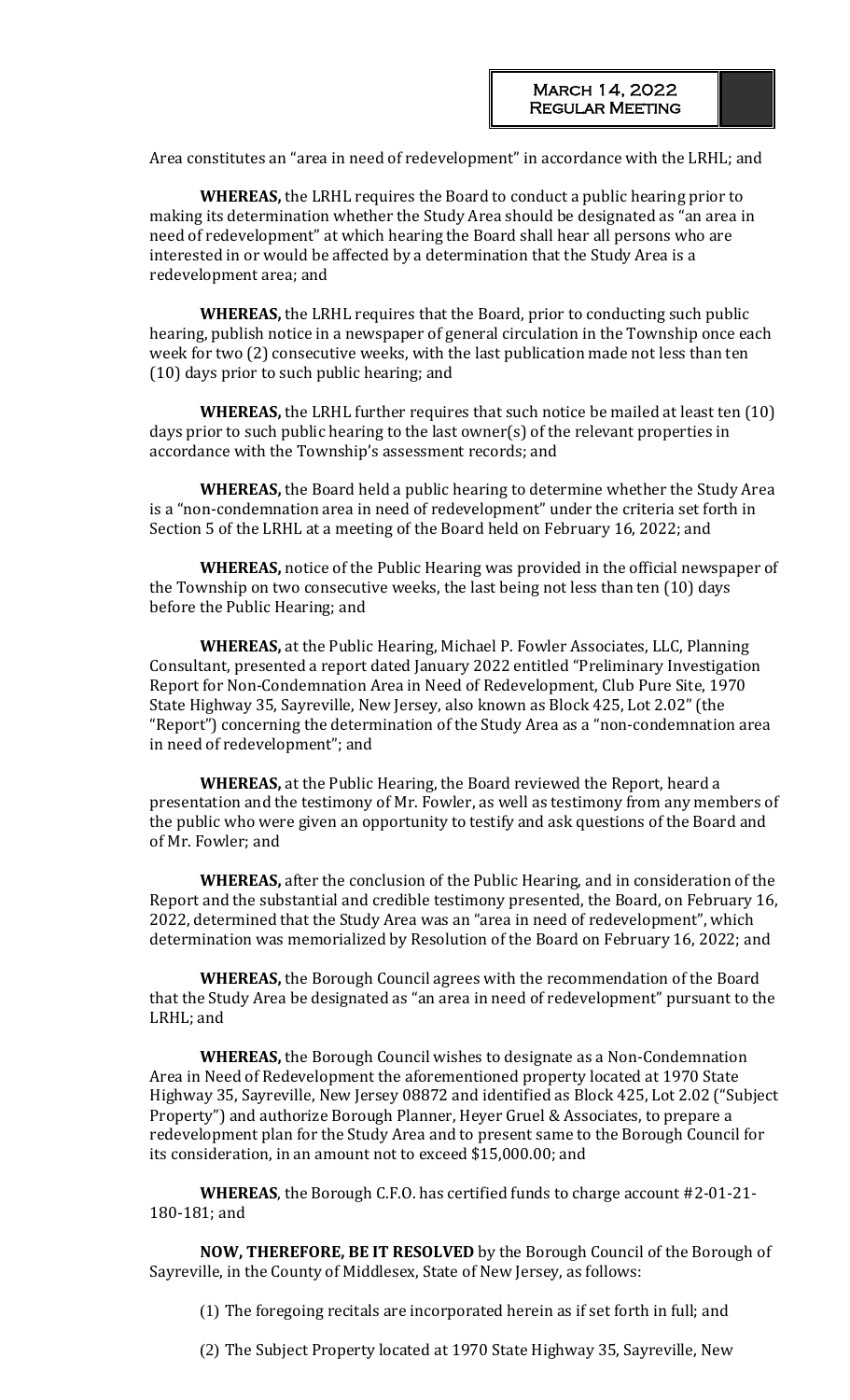Jersey 08872 and identified as Block 425, Lot 2.02 on the Municipal Tax Map is hereby designated as a Non-Condemnation Area in Need of Redevelopment under the Local Redevelopment and Housing Law, N.J.S.A. 40A:12A-1. et seq. (the "LRHL"); and

- (3) The Determination shall authorize the Borough of Sayreville to use all of the powers provided by the Legislature for use in a redevelopment area excluding the use of eminent domain, thus designating it a "Non-Condemnation Redevelopment Area".
- (4) The Borough Planner, Heyer Gruel & Associates, is hereby authorized to prepare a redevelopment plan for 1970 State Highway 35, Sayreville, New Jersey 08872 (Block 425, Lot 2.02) and to present same to the Borough Council for its consideration, in an amount not to exceed \$15,000.00; and
- (5) The Borough Clerk is hereby directed to transmit a certified copy of this Resolution by regular and certified mail to the Commissioner of the Department of Community Affairs (the "Commissioner") for review. The Determination of the Study Area as a "non-condemnation area in need of redevelopment" shall not take effect without first receiving the review and approval of the Commissioner. If the Commissioner does not issue an approval or disapproval within thirty (30) calendar days of transmittal, the Determination shall be deemed to be approved.
- (6) Notice of the Determination (the "Notice") shall be served, within ten (10) days of the Determination, upon all record owners of property located within the delineated area, those whose names are listed on the tax assessor's records, and upon each person who filed a written objection thereto and stated, in or upon the written submission, an address to which the notice of Determination may be sent.
- (7) A property owner who received notice of the Determination as set forth above who does not file a legal challenge to the Determination affecting his or her property within 45 days of receipt of such notice shall thereafter be barred from filing such a challenge.
- (8) This Resolution shall take effect immediately.

/s/ Christian Onuoha, Councilman (Planning & Zoning Committee)

Reviewed by the Borough Attorney and is approved as to form and the Resolution satisfies all of the legal requirements for the Mayor's signature.

/s/ Edward Washburne, Borough Attorney

## **ATTEST: BOROUGH OF SAYREVILLE**

<u>/s/ Jessica Morelos, RMC /s/ Victoria Kilpatrick</u> Municipal Clerk Mayor

## **RESOLUTION #2022-76**

**WHEREAS**, on November 28, 2018 the Borough of Sayreville received bids for "Landscape Maintenance for Various Borough Properties" and on January 14, 2019 contract was awarded to Greenleaf Landscape Systems & Services, Inc., 565 Highway 35, Suite 10, Red Bank, NJ 07701; and

**WHEREAS,** the Borough of Sayreville is desirous of exercising its right to extend the contract for a final one (1) year term at no additional increase in price contained therein; and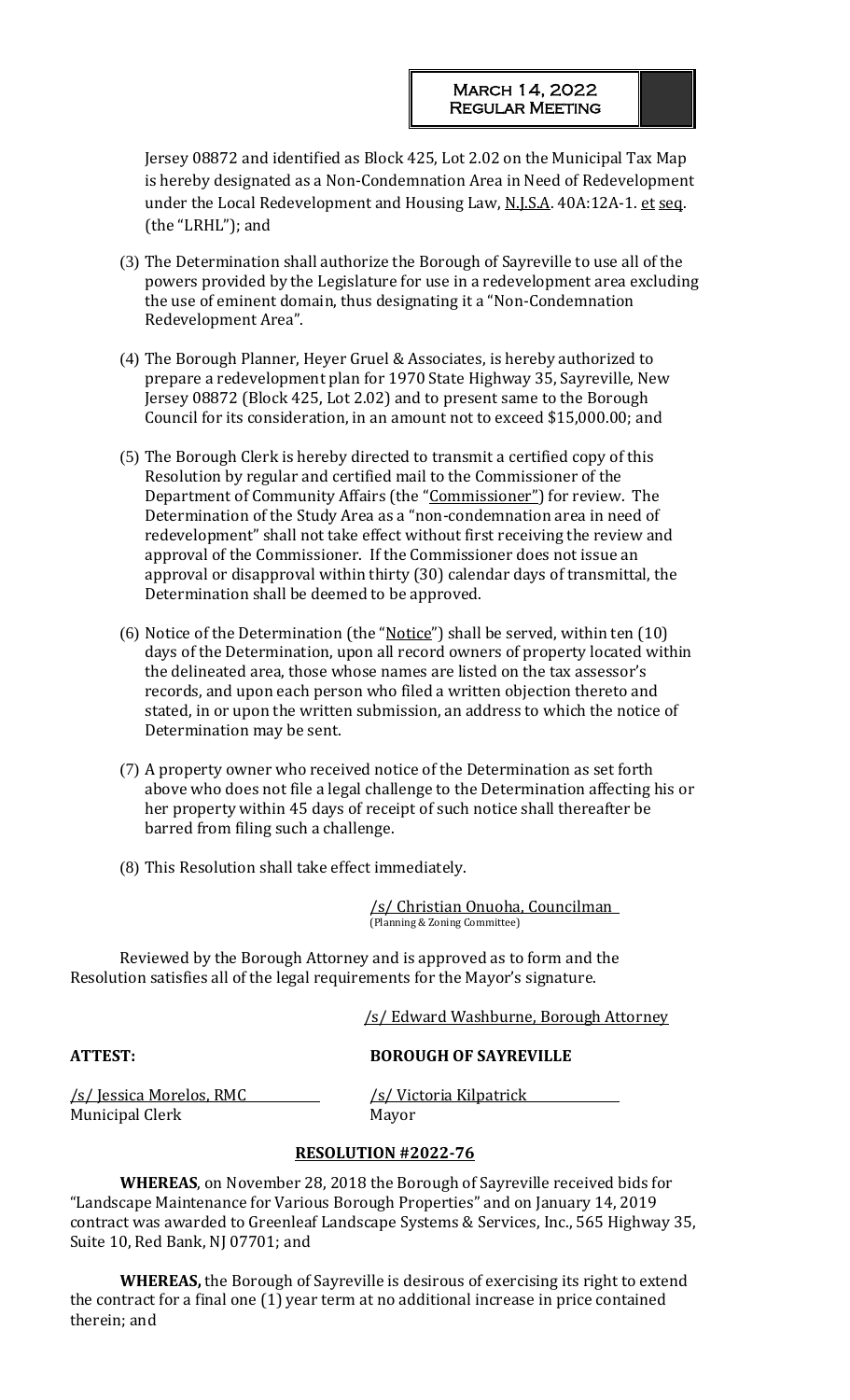**WHEREAS,** Greenleaf Landscape Systems & Services, Inc., has indicated their interest in extending their terms of the aforesaid contract for a final one (1) year;

**NOW, THEREFORE, BE IT RESOLVED** by the Mayor and Council of the Borough of Sayreville that the terms and conditions of the current contract with the abovecaptioned supplier for "Landscape Maintenance for Various Borough Properties" is hereby renewed for a final one (1) year period at no additional increase in price.

> /s/ Vincent Conti, Councilman (Public Works Committee)

Reviewed by the Borough Attorney and is approved as to form and the Resolution satisfies all of the legal requirements for the Mayor's signature.

/s/ Edward Washburne, Borough Attorney

## **ATTEST: BOROUGH OF SAYREVILLE**

/s/ Jessica Morelos, RMC /s/ Victoria Kilpatrick Municipal Clerk Mayor

## **RESOLUTION #2022-77**

**WHEREAS,** Borough Engineer David J. Samuel has recommended that certain increases and decreases be included in the following described project as will more fully appear by Closeout Contract Change Order No. 1:

| Project:      | 2019 Roadway Paving & Reconstruction -<br>Phase II project     |
|---------------|----------------------------------------------------------------|
| Contractor:   | S&G Paving, Inc.<br>224C Forsgate Drive<br>Jamesburg, NJ 08831 |
| Net Decrease: | \$26,858.45                                                    |

• Reason: Adjustment of original contract to reflect actual quantities installed and work performed.

## **NOW, THEREFORE, BE IT AND IT IS HEREBY RESOLVED:**

1. That the recommendation and approval of said Borough Engineer referred to above and in said Change Order be and the same is hereby accepted and approved:

2. That the Governing Body determines that said charges are proper and essential and that same be paid upon the submission of properly approved borough voucher.

> /s/ Vincent Conti, Councilman (Public Works Committee)

Reviewed by the Borough Attorney and is approved as to form and the Resolution satisfies all of the legal requirements for the Mayor's signature.

/s/ Edward Washburne, Borough Attorney

# **ATTEST: BOROUGH OF SAYREVILLE**

/s/ Jessica Morelos, RMC /s/ Victoria Kilpatrick Municipal Clerk Mayor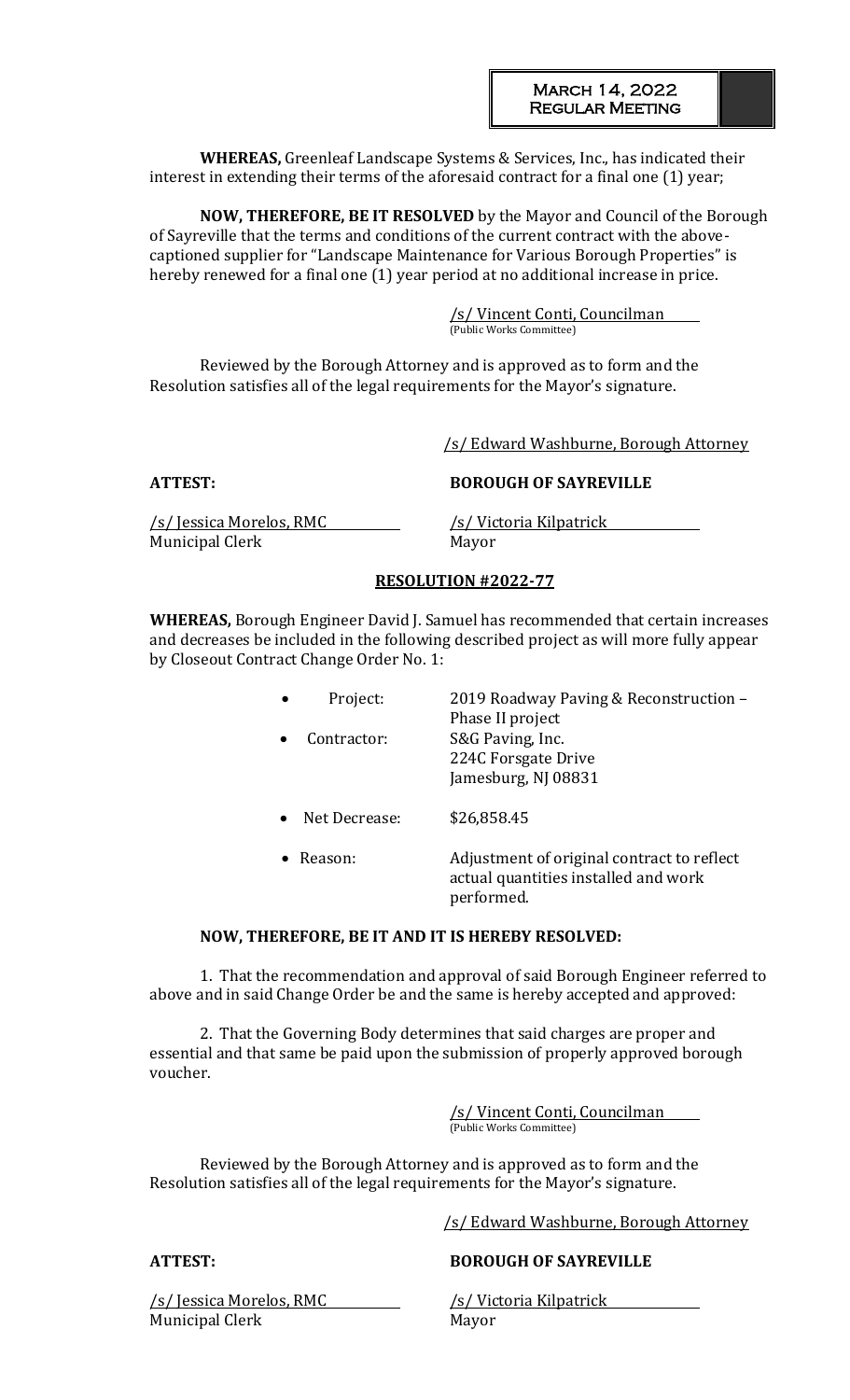## **RESOLUTION #2022-78 ACCEPTING FINAL WORK AND AUTHORIZING FINAL PAYMENT UPON EXPIRATION OF STATUTORY PERIOD**

**WHEREAS,** the following named contractor has completed the following work as indicated on the project hereafter referred to, which work is apparently in accordance with the plans, specifications and contract documents:

- Project: 2019 Roadway Paving & Reconstruction Phase II Project
- Contractor: S&G Paving, Inc. 224C Forsgate Drive Jamesburg, NJ 08831
- Balance Due \$8,637.55

**WHEREAS,** the Borough Engineer has fully issued a certificate certifying to the completion of the work and recommending payment in accordance with the terms thereof; and

**WHEREAS,** the Standing Committee of the Governing Body under whose jurisdiction this work falls has likewise inspected said work and has determined that it has been completed in apparent conformity with the plans and specifications; and

**WHEREAS,** the Statutes of New Jersey pertaining to the enforcement of mechanic's and materialmen's liens on municipal projects provide that notice thereof may be filed at any time within 45 days of the final acceptance of said work; **NOW, THERFORE, BE IT AND IT IS HEREBY RESOLVED:**

1. That the project described in the preamble hereof is hereby accepted and approved with the proviso that such action is not to be construed as a waiver of any violation of the terms of said plans, specifications and contract documents if such violation should later appear.

2. That the Borough Clerk is authorized to insert a brief notice in a daily newspaper circulating in Middlesex County once a week for two consecutive weeks giving public notice of the final acceptance of said work so that any potential lien claimants may have notice thereof.

3. That upon expiration of the 45 days from the date hereof, the proper municipal officials be and they are hereby authorized and directed to execute and deliver a check to the said contractor covering the amount due him, less any retained percentage authorized by the contract documents.

4. That should the contract under which this work has been done provide for the release of any retained percentage upon the filing of a maintenance bond, that said percentage shall be paid said contractor upon the filing of a one-year 15% Maintenance Bond in the amount of \$64,781.62 and the approval of same as to form and sufficiency by the Borough Attorney.

> /s/ Vincent Conti, Councilman (Public Works Committee)

Reviewed by the Borough Attorney and is approved as to form and the Resolution satisfies all of the legal requirements for the Mayor's signature.

/s/ Edward Washburne, Borough Attorney

## **ATTEST: BOROUGH OF SAYREVILLE**

/s/ Jessica Morelos, RMC /s/ Victoria Kilpatrick Municipal Clerk Mayor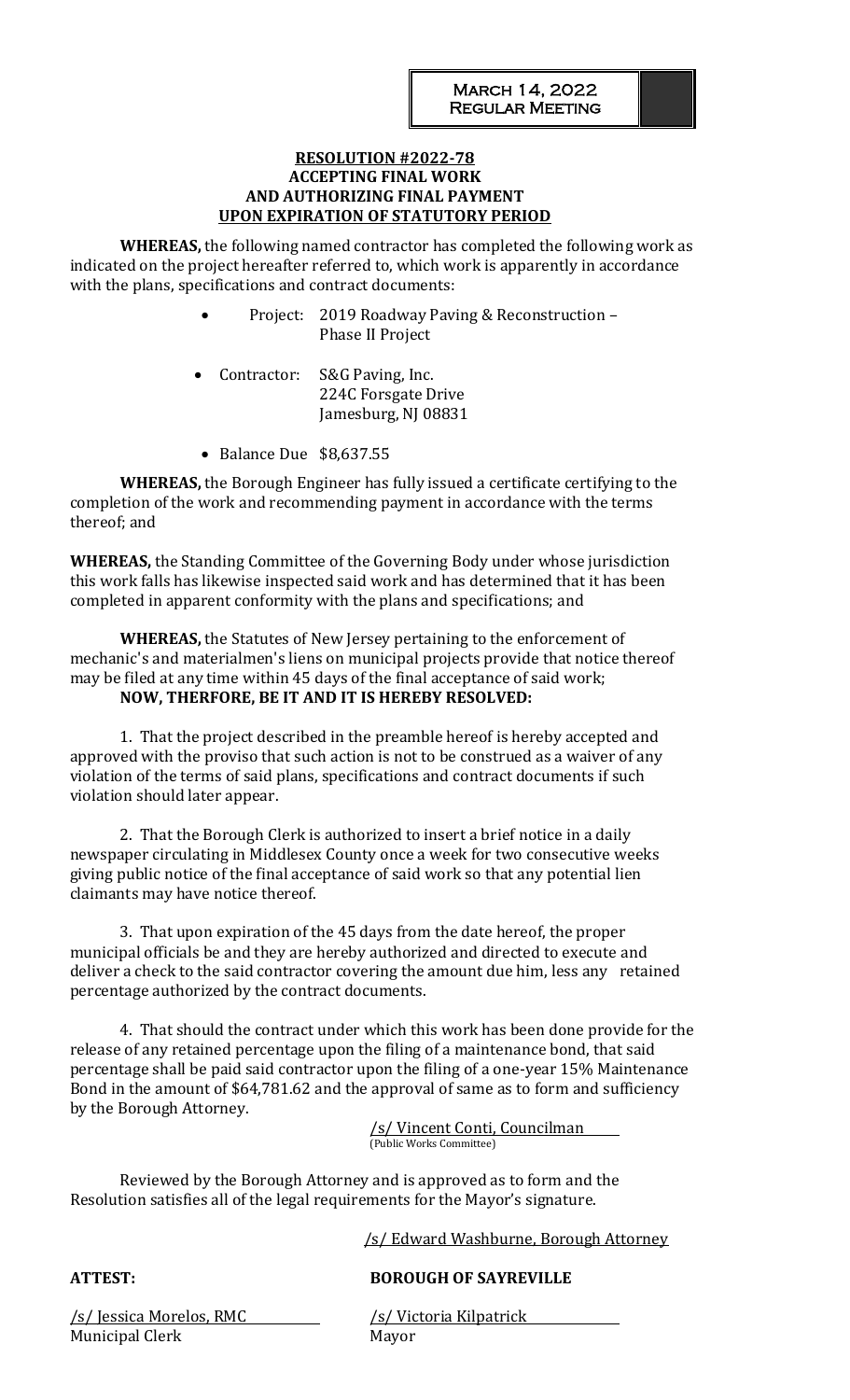## • **BOROUGH ATTORNEY - Michael DuPont**

Mr. DuPont stated he met with the Board of Education and it has been agreed that they will swap the baseball fields for the 1b property. He stated they have also agreed to make sure they bring the utilities to the future DPW facility.

Mayor stated that the fields in Morgan will be owned by the Borough along with the playground area. She stated that the 1b property is across the street from the Lifelong Learning Center. She stated that the utilities will be extended for when the Borough is ready to build the DPW facility. She thanked everyone who was involved in this.

Councilwoman Roberts questioned if the Board of Education would consider splitting the fleet to alleviate the issues on School Drive.

Council President Maher stated there is a call tomorrow with Assemblyman Coughlin and Assemblywoman Lopez with the Board of Education to discuss that matter.

## • **PUBLIC PORTION**

At this time Mayor Kilpatrick opened the meeting to the public for questions or comments on any and all matters.

Those commenting were:

- Jeff Smith, 185 Grove Street Mr. Smith thanked everyone involved with the bus depot. He commented on the slide at the playground that is still not fix.

Councilwoman Maher responded that a part was ordered and waiting for it to come in.

- Bob Bouthillette, 7 Tyler Street

Mr. Bouthillette thanked everyone involved with the bus depot.

- Jim Robinson, 11 Borelle Square

Mr. Robinson congratulated everyone for the joint meeting with the Board of Education. He questioned why the other site wasn't chosen.

Mayor responded that site would possibly be used for a community center. Mr. Robinson questioned the status of the community center.

Mayor responded that there is a concept plan.

Mr. Robinson stated that the community center would make more sense to be built across from the Center for Lifelong Learning.

Mayor responded to make the community center happen. She requested a committee be made and suggested that Council President Maher and Councilman Onuoha be on that committee. The Mayor requested to be on that committee as well.

- Robert Duffy, 111 Merritt Avenue

Mr. Duffy stated he has an issue with Mr. Frankel and will wait until the next meeting when he is here. He stated he is happy to see good government and make Sayreville better.

- Robert Izzo, 21 N. Edward Street

Mr. Izzo thanked everyone for getting the radar sign on his block. He questioned if the professionals could do a survey on the block.

Mayor responded that the radar sign records how many cars and the speed and will use that to do their study.

- Karen Bebert, 9 Burlington Road

Ms. Bebert commented on the speeding on Johnson's Lane and wanted to know when something will be done.